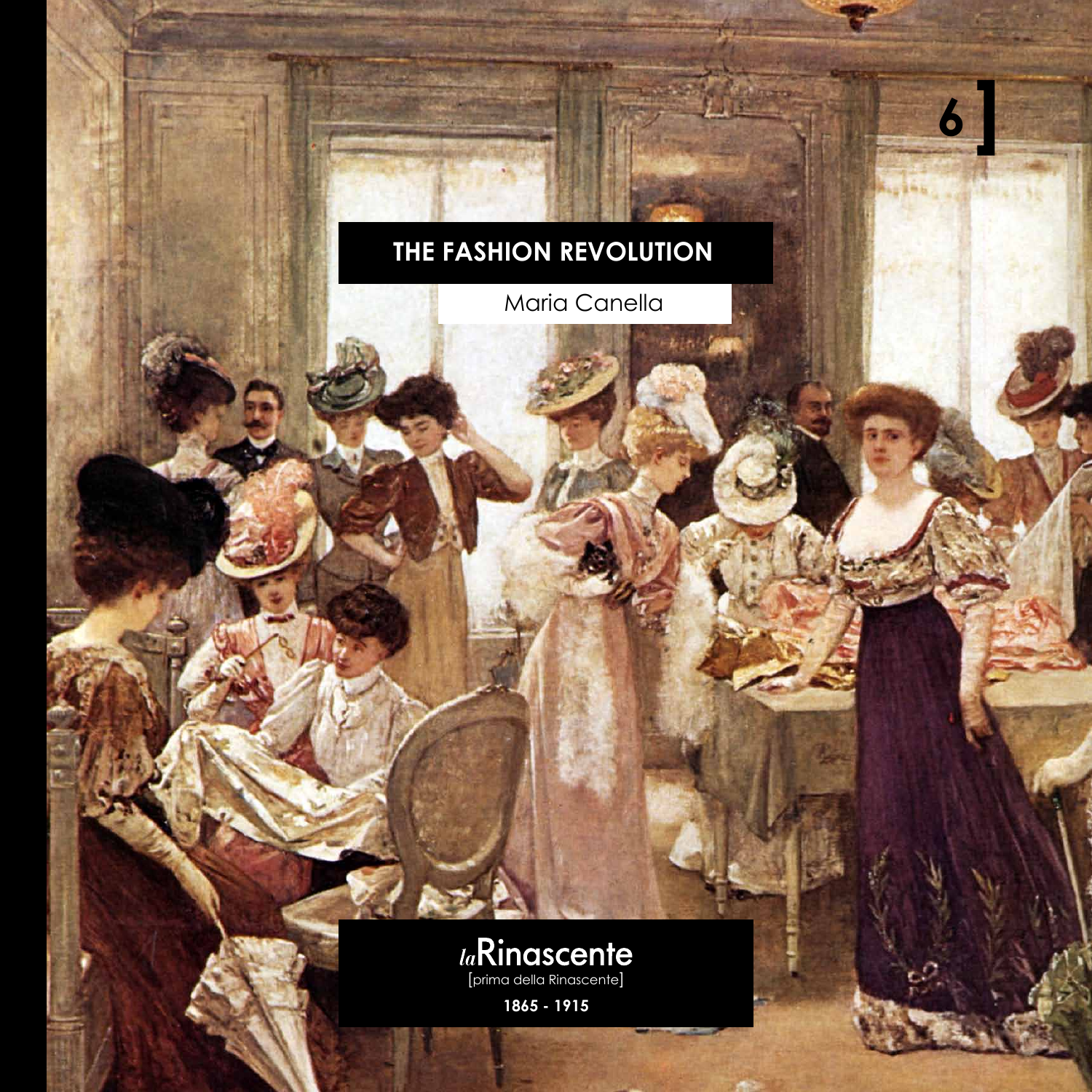In Paris, the undisputed capital of fashion from the 1700s onwards, visitors to the *Pavillon de l'Élégance*, set up as part of the 1900 International Exhibition did not see anything new as far as style was concerned. Women's garments continued to keep strictly to the

silhouette of the 1800s consisting of corsets and crinoline and only the First World War was able to displace, thus introducing women from all social classes to a new elegance that was sober, natural and modern.

The real innovation was the class of people targeted by the offer of haute couture, that is to say the grand bourgeoisie of the nouveaux riches: businessmen that had accumulated their wealth by means of commerce, investors and industrialists linked to the technological innovations that led to a new acceleration in economic growth in Europe and the US.

Fashion was no longer the prerogative of the aristocracy linked

to royal courts (the most authoritative testing ground for new models of elegance in the pre-industrial era), but rather the privilege of the new couturiers like Charles Frederick Worth (1825-1895) who, during the 1870s understood that the wealthier classes needed a form differentiation: he was the first to decide to organise fashion shows ahead of the season and to place labels with his logo inside garments; the first to employ fashion models to show his creations and to regularly propose new styles continuously changing fabrics, trimmings and designs. Worth brought fashion into the modern age while turning it into a creative enterprise and publicity event.

The unification and the diffusion of fashion exceed-

ed the national boundaries: elegant women began to wear a single type of dress, with identical prerequisites all over Italy, in a style that was being defined between Europe and America. The issue of 'Margherita' of 17th July 1881 read as follows: "With communication made easy and the rapport we have with other countries, we could not create a fashion all of our own because there would be the risk of crossing the Alps and finding oneself dressed differently from the rest of the mortals and seen as someone coming from the moon… The styles, whether they come from Paris or Berlin, from London or Milan must always have a certain uniformity and similar main attributes,

at least. After that each country must seize one or the other and adapt it according to the weather and circumstances with some small variations to gratify the taste of its inhabitants".

An eloquent testimony of the diffusion of fashion vertically and not only horizontally within society between the 19th and 20th centuries is given by the explosion of magazines for women in the second half of the 1800s. These catered for every type of reader from

"Margherita" italian women magazine, 1884